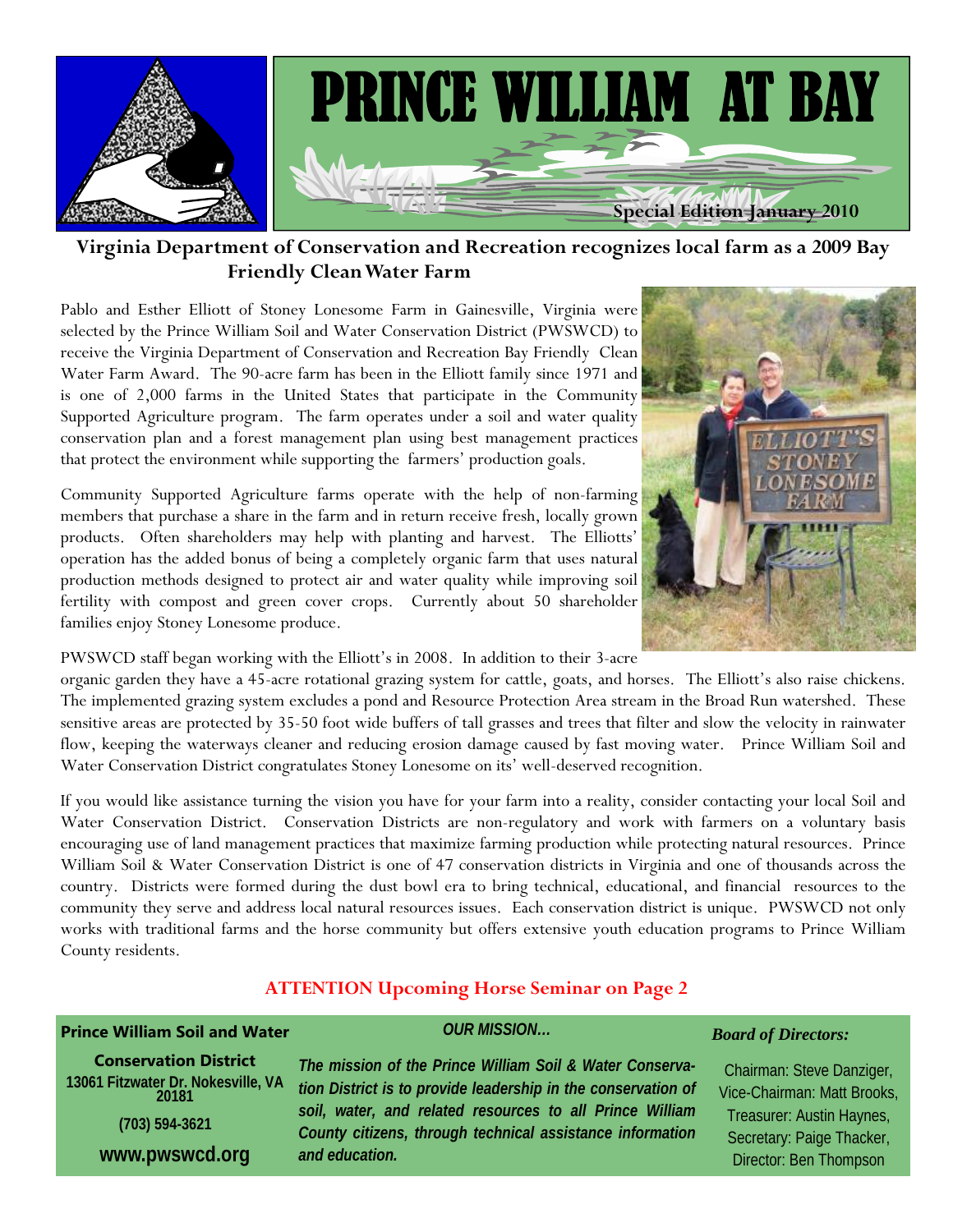#### **Page 2**

## **Healthy Horses and a Healthier Chesapeake Bay Seminar**

## **Thursday, January 28, 2010**

**9:30 a.m. – 3:30 p.m.** 

## **MARE Center, Middleburg, VA**

### **The Inside Scoop…seminar topics and speakers**

#### **By Kate Norris**

We offer seminars for horse owners on a fairly regular basis. If you've never attended one or even if you're familiar with some of the concepts we promote, let me share with you why I feel this seminar is going to be worth planning to attend.

The first topic **"Mud & Runoff Management Techniques,"** will be covered by guest speaker Alayne Blickle the founder and director of the Washington-state based Horses for Clean Water program. She promotes environmentally sensitive horsekeeping practices and educates horse owners throughout North America. Alayne publishes a monthly on-line newsletter *The Green Horse* and contributes articles for *Equus*, *Horse & Rider*, and *John Lyons' The Perfect Horse* magazines. I found an article Alayne wrote for *Equus* shortly after I started working for PWSWCD ten years ago and invited her to speak at a seminar we offered in 2000. We've invited her back every few years since that first wonderful program. On-the-road Alayne shares her concepts using

great photos, stories of her own experiences and those of the many clients she's helped. Her presentations are informative, entertaining, and might just provide you with an "ah-ha" moment,

After Alayne covers her topic during the morning session, then we will enjoy a nice lunch (we're providing hot soups and sandwiches…mmm!) After lunch I will give a brief update on what's going on at Oakwood, our **Chesapeake Bay Friendly model horse farm**. The farm is looking more and more like an "after" all the time but I've got the photos to remind you of its' muddy, mucky "before" status. It's going to be Extreme Makeover, Horse Farm Edition.

whether you're new to the ideas or a mud-managing champ.





The next topic is one that is particularly near and dear to me **"Whys and ways to slowly feed hay."** Part of my personal horse farm management includes keeping my large pony and my two boarders in our sacrifice area paddock anytime our 4 acres of pasture need a break. That means that they are left with a few flakes of hay from 5 a.m. until whenever I get home from work 12+ hours later. A couple of flakes of hay a piece keeps these easy-keepers looking great but are they bored? Might they have ulcers? I know wild horses have thrived for centuries on large quantities of poor quality (high fiber) forage. If I let them forage through my pastures all day, every day I'll be left with a muddy mess and weeds. If I leave them with free choice hay they'll balloon to the size of elephants and suffer the ailments associated with obesity. RESTRICTED FREE FEEDING is a way

to slowly feed hay over a longer period of time using feeders or nets with small openings. Dr. Shea Porr, Superintendent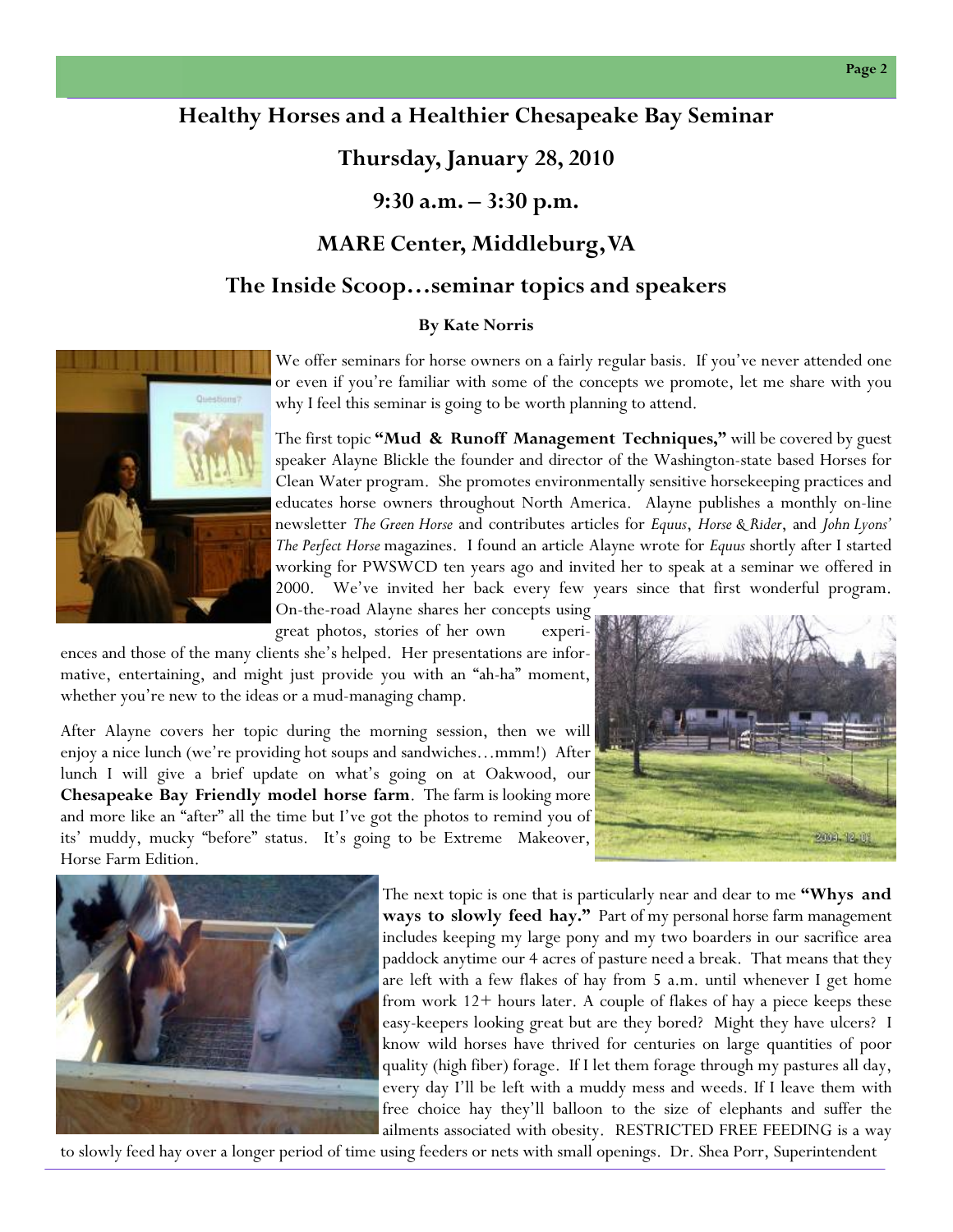of the MARE Center and equine nutritionist will share information to help you decide if this option might benefit your horses and how to get started.



The grand finale **"Making Conservation Work**" is an opportunity for a few local horse owners from Fairfax, Fauquier, Loudoun, and Prince William counties to share their experiences with implementing conservation practices on their horse property-- more real-world applications of conservation practices. What works and what doesn't? Ask them what specific products, equipment, and farm service providers they like to use. We're selecting speakers from a variety of types and sizes of relatable horse operations.

Great raffle prizes, opportunities to reconnect with horsey friends, and a lovely winter visit to scenic Middleburg add the final touches to our seminar. Something for everyone I hope! Make plans to attend and bring a friend. **Registration forms and additional information are** 

**available on our newly re-published website www.pwswcd.org or you can contact Nicole Ethier in our office at (703) 594-3621 or nicoleethier@pwswcd.org.** 

# **Giddy-up and get registered before January 21st!**

## **Welcome Wildlife with Michael Budd Regional Biologist**

The Private Lands Biologist (PLB) is available to provide landowners with technical assistance regarding native warm season grass plantings, quail habitat and other wildlife habitat. The PLB will find a cost-share program that best suits the property and help the landowner navigate the process. In addition, the PLB will develop habitat management plans for the property and provide follow up assistance after the plans/practices have been implemented.

Several cost share programs exist that provide financial incentives for wildlife habitat restoration. The PLB will determine what costshare programs the landowner is eligible for, and work with them to determine which of those programs best suit their needs. A few examples of available programs are the Conservation Reserve Program (CRP), Wildlife Habitat Incentive Program (WHIP), and Environmental Quality Incentive Program (EQIP). To utilize the expertise of Michael Budd contact Prince William SWCD at 703- 594-3621 and speak with one of our conservation specialists.